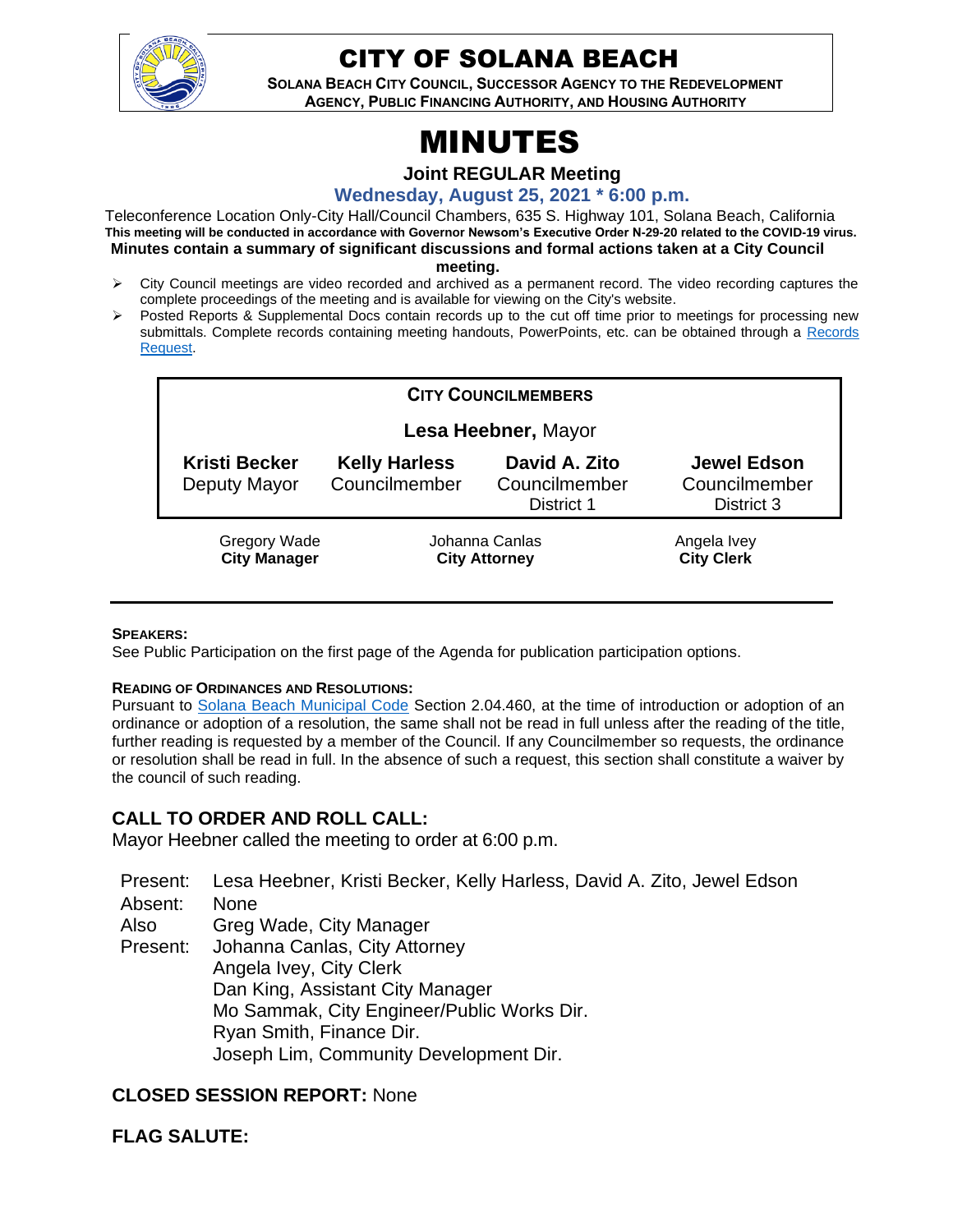# **PROCLAMATIONS/CERTIFICATES:** *Ceremonial*

#### Solana Beach Little League

Mayor Heebner read a proclamation regarding the Solana Beach Little League and their making it to the semi-finals.

Jai Shab thanked the Council and spoke about the team and games.

# **APPROVAL OF AGENDA:**

**Motion:** Moved by Councilmember Edson and second by Councilmember Zito to approve. **Approved 5/0.** Ayes: Heebner, Becker, Harless, Zito, Edson. Noes: None. Motion carried unanimously.

# **ORAL COMMUNICATIONS:**

*Note to Public: Refer to Public Participation for information on how to submit public comment.*  This portion of the agenda provides an opportunity for members of the public to address the City Council on items relating to City business and not appearing on today's agenda by having submitted written comments for the record to be filed with the record or by registering to join the virtual meeting online to speak live, per the Public Participation instructions on the Agenda. Comments relating to items on this evening's agenda are taken at the time the items are heard. Pursuant to the Brown Act, no action shall be taken by the City Council on public comment items. Council may refer items to the City Manager for placement on a future agenda. The maximum time allotted for each speaker is THREE MINUTES (SBMC 2.04.190).

Kristine Schindler presented a PowerPoint (on file) and spoke about City of Kindness efforts including the Kindness Rocks being randomly placed around the City as well as given out by Sprouts employees, a Girl Scout Troop that became involved with the kindness initiative.

Catherine Barnes, Dawn Berry and Girl Scout cadets spoke about advancing the City of Kindness movement by painting and distributing 50 painted Kindness Rocks.

Peter Zahn spoke about the interest in net energy metering on the City's future agenda.

Greg Wade, City Manager, stated that the item has already been agendized for the September 8<sup>th</sup> Council meeting.

Matthew Vasilikis stated that he looked forward to the net energy metering item on September  $8<sup>th</sup>$ .

Shelah Ott stated that she looked forward to the net energy metering item on September  $8<sup>th</sup>$ .

Kelly Lyndon stated that she looked forward to the net energy metering item on September  $8<sup>th</sup>$ .

Karinna Gonzalez stated that she looked forward to the net energy metering item on September 8<sup>th</sup>.

# **COUNCIL COMMUNITY ANNOUNCEMENTS / COMMENTARY:**

*An opportunity for City Council to make brief announcements or report on their activities. These items are not agendized for official City business with no action or substantive discussion.* 

# **A. CONSENT CALENDAR:** (Action Items) (A.1. - A.4.)

*Note to Public: Refer to Public Participation for information on how to submit public comment.*  Items listed on the Consent Calendar are to be acted in a single action of the City Council unless pulled for discussion.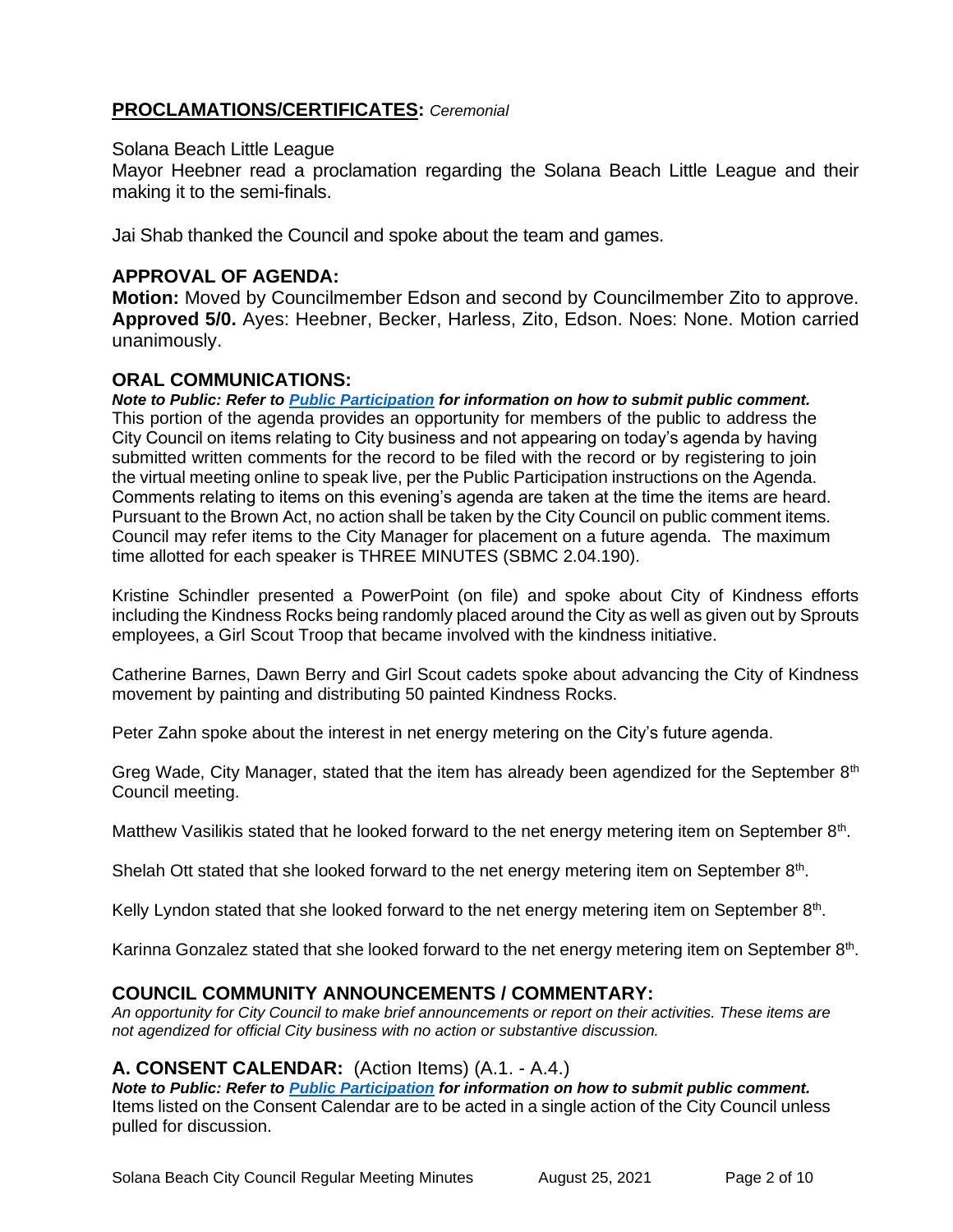Any member of the public may address the City Council on an item of concern by submitting written correspondence for the record to be filed with the record or by registering to join the virtual meeting online to speak live, per the Public Participation instructions on the Agenda. The maximum time allotted for each speaker is THREE MINUTES (SBMC 2.04.190).

Those items removed from the Consent Calendar by a member of the Council will be trailed to the end of the agenda, while Consent Calendar items removed by the public will be discussed immediately after approval of the Consent Calendar.

# **A.1. Minutes of the City Council.**

Recommendation: That the City Council

1. Approve the Minutes of the following City Council meetings June 9, 2021 and July 14, 2021.

Approved Minutes [http://www.ci.solana-beach.ca.us/index.asp?SEC=F0F1200D-21C6-4A88-8AE1-0BC07C1A81A7&Type=B\\_BASIC](http://www.ci.solana-beach.ca.us/index.asp?SEC=F0F1200D-21C6-4A88-8AE1-0BC07C1A81A7&Type=B_BASIC) **Motion:** Moved by Councilmember Zito and second by Deputy Mayor Becker to approve. **Approved 5/0.** Ayes: Heebner, Becker, Harless, Zito, Edson. Noes: None. Motion carried unanimously.

# **A.2. Register Of Demands.** (File 0300-30)

Recommendation: That the City Council

1. Ratify the list of demands for June 19, 2021 – August 6, 2021.

#### [Item A.2. Report \(click here\)](https://solanabeach.govoffice3.com/vertical/Sites/%7B840804C2-F869-4904-9AE3-720581350CE7%7D/uploads/Item_A.2._Report_(click_here)_08-25-21_O.pdf)

**Motion:** Moved by Councilmember Zito and second by Deputy Mayor Becker to approve. **Approved 5/0.** Ayes: Heebner, Becker, Harless, Zito, Edson. Noes: None. Motion carried unanimously.

#### **A.3. General Fund Budget Adjustments for Fiscal Year 2021/22.** (File 0330-30)

Recommendation: That the City Council

1. Receive the report listing changes made to the Fiscal Year 2021-2022 General Fund Adopted Budget.

# [Item A.3. Report \(click here\)](https://solanabeach.govoffice3.com/vertical/Sites/%7B840804C2-F869-4904-9AE3-720581350CE7%7D/uploads/Item_A.3._Report_(click_here)_08-25-21_O.pdf)

**Motion:** Moved by Councilmember Zito and second by Deputy Mayor Becker to approve. **Approved 5/0.** Ayes: Heebner, Becker, Harless, Zito, Edson. Noes: None. Motion carried unanimously.

# **A.4. Destruction of Obsolete Records.** (File 170-50)

Recommendation: That the City Council

1. Adopt **Resolution 2021-099** authorizing the destruction of officially obsolete records.

#### [Item A.4. Report \(click here\)](https://solanabeach.govoffice3.com/vertical/Sites/%7B840804C2-F869-4904-9AE3-720581350CE7%7D/uploads/Item_A.4._Report_(click_here)_08-25-21_O.pdf)

*Posted Reports & Supplemental Docs contain records up to the cut off time, prior to the start of the meeting, for processing new submittals. The final official record containing handouts, PowerPoints, etc. can be obtained through a Records Request to the City Clerk's Office.*

**Motion:** Moved by Councilmember Zito and second by Deputy Mayor Becker to approve. **Approved 5/0.** Ayes: Heebner, Becker, Harless, Zito, Edson. Noes: None. Motion carried unanimously.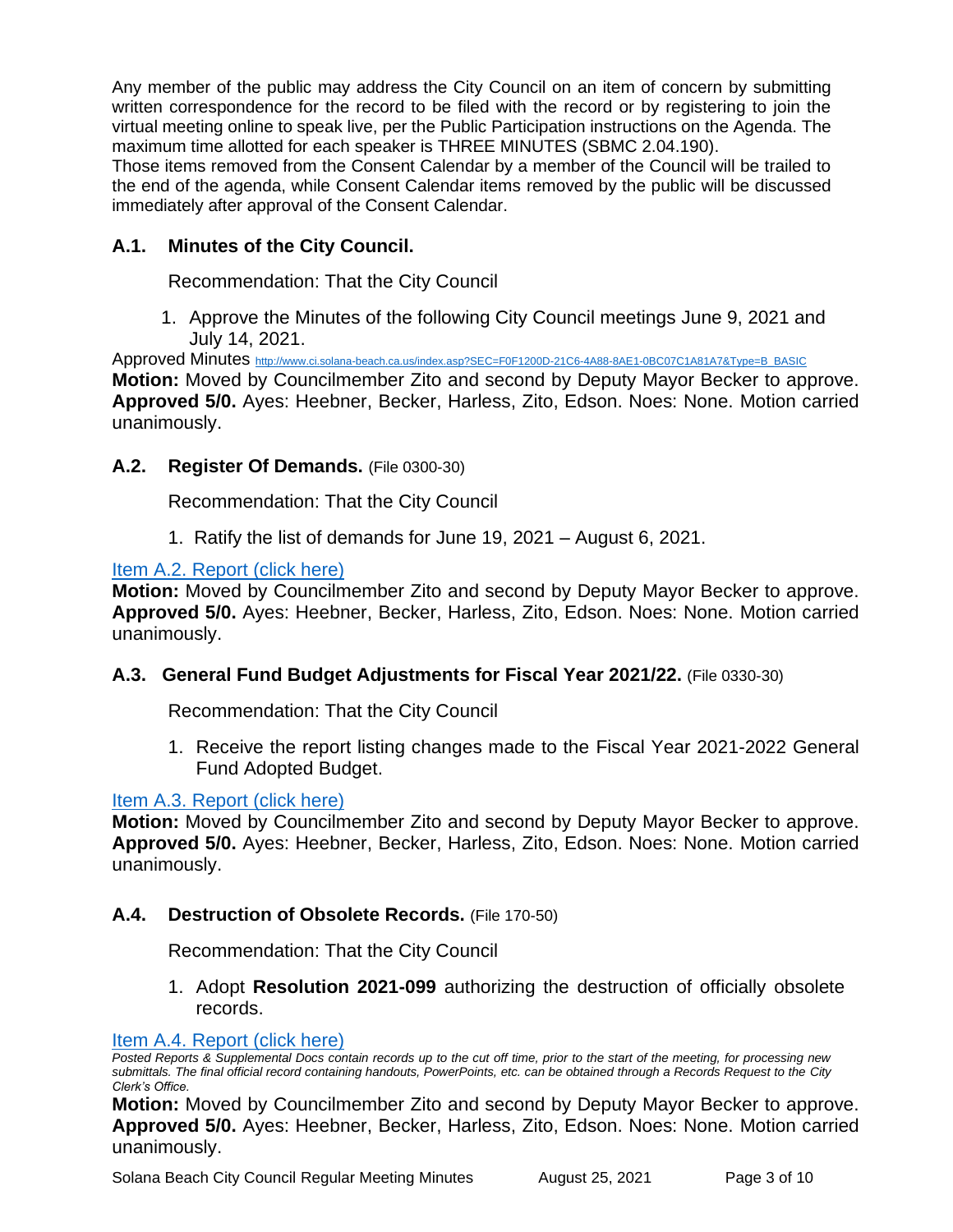# **B. PUBLIC HEARINGS:** (B.1.)

*Note to Public: Refer to Public Participation for information on how to submit public comment.*  Any member of the public may address the City Council on an item of concern by submitting written correspondence for the record to be filed with the record or by registering to join the virtual meeting online to speak live, per the Public Participation instructions on the Agenda. The maximum time allotted for each speaker is THREE MINUTES (SBMC 2.04.190).

An applicant or designee(s) for a private development/business project, for which the public hearing is being held, is allotted a total of fifteen minutes to speak, as per SBMC 2.04.210. A portion of the fifteen minutes may be saved to respond to those who speak in opposition. All other speakers have three minutes each.

After considering all of the evidence, including written materials and oral testimony, the City Council must make a decision supported by findings and the findings must be supported by substantial evidence in the record.

#### **B.1. 640 N. Granados Ave., Applicant: Barnes, Case DRP-20-003/SDP20-007.** (File 0600-40)

Recommendation: The proposed project meets the minimum zoning requirements under the SBMC, may be found to be consistent with the General Plan and may be found, as conditioned, to meet the discretionary findings required as discussed in this report to approve a DRP and SDP. Therefore, Staff recommends that the City Council:

- 1. Conduct the Public Hearing: Open the Public Hearing, Report Council Disclosures, Receive Public Testimony, and Close the Public Hearing.
- 2. Find the project exempt from the California Environmental Quality Act pursuant to Section 15303 of the State CEQA Guidelines; and
- 3. If the City Council makes the requisite findings and approves the project, adopt **Resolution 2021-100** conditionally approving a DRP and SDP to remodel and add to an existing single-family residence with a two-car garage and perform associated site improvements at 640 N. Granados Avenue, Solana Beach.

# [Item B.1. Report \(click here\)](https://solanabeach.govoffice3.com/vertical/Sites/%7B840804C2-F869-4904-9AE3-720581350CE7%7D/uploads/Item_B.1._Report_(click_here)_08-25-21_O.pdf)

[Item B.1. Supplemental Docs \(updated 8-25-21 at 3:50pm\)](https://solanabeach.govoffice3.com/vertical/Sites/%7B840804C2-F869-4904-9AE3-720581350CE7%7D/uploads/Item_B.1._Supplemental_Docs_(upd._8-25_340pm)_-_O.pdf)

*Posted Reports & Supplemental Docs contain records up to the cut off time, prior to the start of the meeting, for processing new submittals. The final official record containing handouts, PowerPoints, etc. can be obtained through a Records Request to the City Clerk's Office.*

Greg Wade, City Manager, introduced the item.

Joe Lim, Community Development Dir., presented a PowerPoint (on file).

Mayor Heebner opened the public hearing.

Council disclosures.

Andrew Crocker, Applicant's Architect, stated that he was available for questions.

Council, Staff, and Applicant discussed using the lower garage area as a residential unit for City affordable housing, any private agreement between neighbors, and placement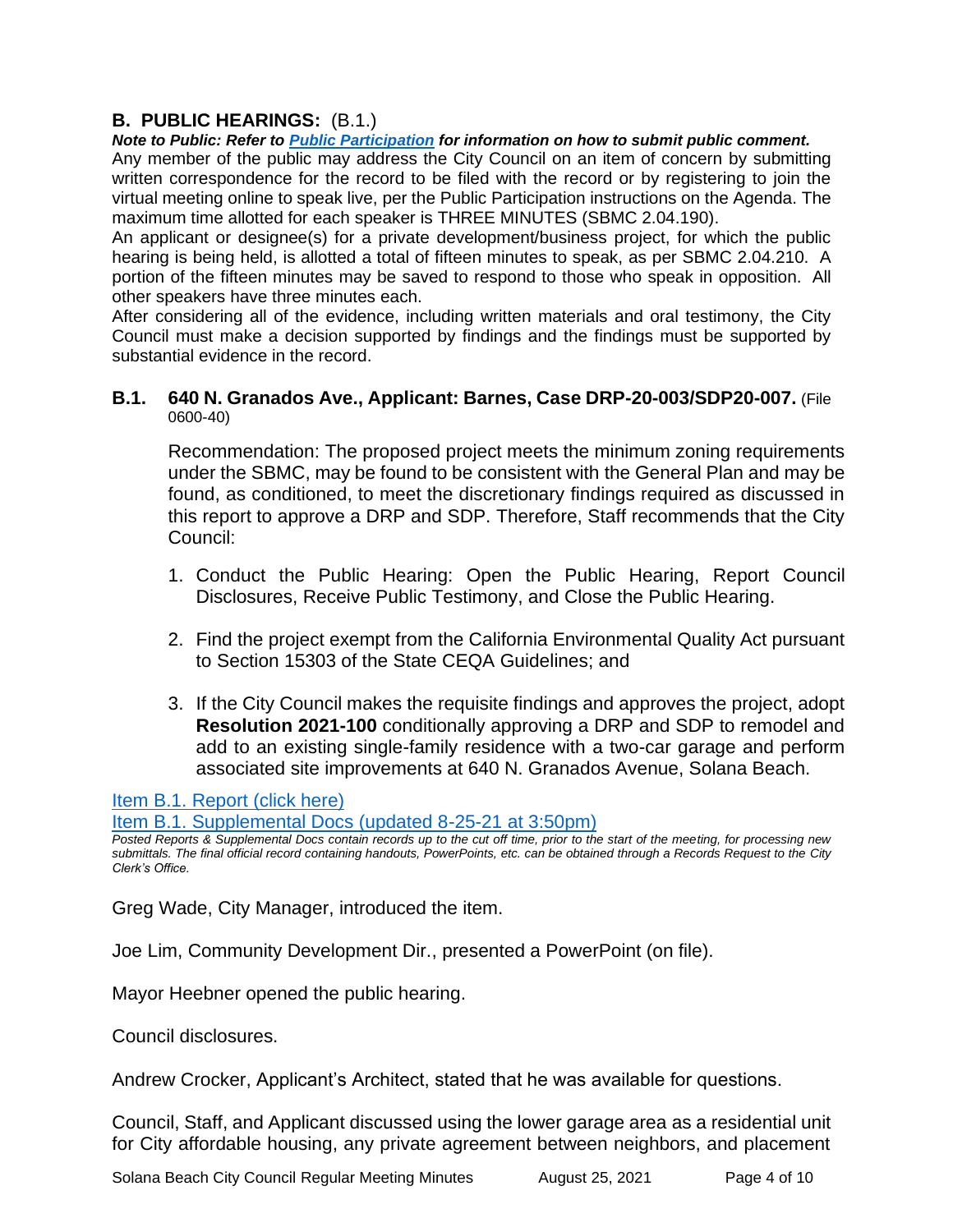of items on the existing roof deck.

**Motion:** Moved by Deputy Mayor Becker and second by Councilmember Zito to close the public hearing. **Approved 5/0:** Ayes: Heebner, Becker, Harless, Zito, Edson. Noes: None. Motion carried unanimously.

**Motion:** Moved by Councilmember Zito and second by Deputy Mayor Becker to approve. **Approved 5/0:** Ayes: Heebner, Becker, Harless, Zito, Edson. Noes: None. Motion carried unanimously.

# **C. STAFF REPORTS: (C.1. – C.5.)**

*Note to Public: Refer to Public Participation for information on how to submit public comment.*  Any member of the public may address the City Council on an item of concern by submitting written correspondence for the record to be filed with the record or by registering to join the virtual meeting online to speak live, per the Public Participation instructions on the Agenda. The maximum time allotted for each speaker is THREE MINUTES (SBMC 2.04.190).

**C.1. Proposed Building Electrification and Electric Vehicle Charging Infrastructure Amendments to the 2019 Edition of the California Building Standards Code that Would Exceed the Minimum Energy Efficiency Standards Established by the State (Reach Codes).** (File 0600-05)

Recommendation: That the City Council

1. Discuss and provide direction to Staff regarding the development of Building Electrification and Electric Vehicle Charging Infrastructure Reach Codes.

# [Item C.1. Report \(click here\)](https://solanabeach.govoffice3.com/vertical/Sites/%7B840804C2-F869-4904-9AE3-720581350CE7%7D/uploads/Item_C.1._Report_(click_here)_08-25-21_O.pdf)

[Item C.1. Supplemental Docs \(upd. 8-25-21](https://solanabeach.govoffice3.com/vertical/Sites/%7B840804C2-F869-4904-9AE3-720581350CE7%7D/uploads/Item_C.1._Supplemental_Docs_(upd_8-25_450pm)_-_O.pdf) at 4:55pm)

*Posted Reports & Supplemental Docs contain records up to the cut off time, prior to the start of the meeting, for processing new submittals. The final official record containing handouts, PowerPoints, etc. can be obtained through a Records Request to the City Clerk's Office.*

Rimga Viskanta, Sr. Management Analyst, presented a PowerPoint (on file).

Lawrence Garber and Amy Rider continued the PowerPoint (on file).

Council, Staff, and Consultants discussed that the savings for new construction would be the cost of thousands of dollars to lay the gas line, that a remodel may need a full electrical service panel upgrade of around \$2,500-\$5,000, that each conversion from gas to electric has been running about \$150 per circuit, identifying the threshold that would qualify as a substantial remodel, what the costs would be to remodel, that the use of solar equipment would significantly reduce costs, the space for a water heater would increase their footprint for the necessary airflow and that a dryer would have no change in the space needed, the recent power outages or conservation alerts, that the grid could be prepared to be more resilient for expansion of services, using excess capacity in the winter to use for cooling in the summertime, energy efficiency advantages built into the technology.

Jonathan Goodmacher, Chair of the Climate Action Commission, presented a PowerPoint (on file) and spoke about moving forward on a detailed draft code for consideration.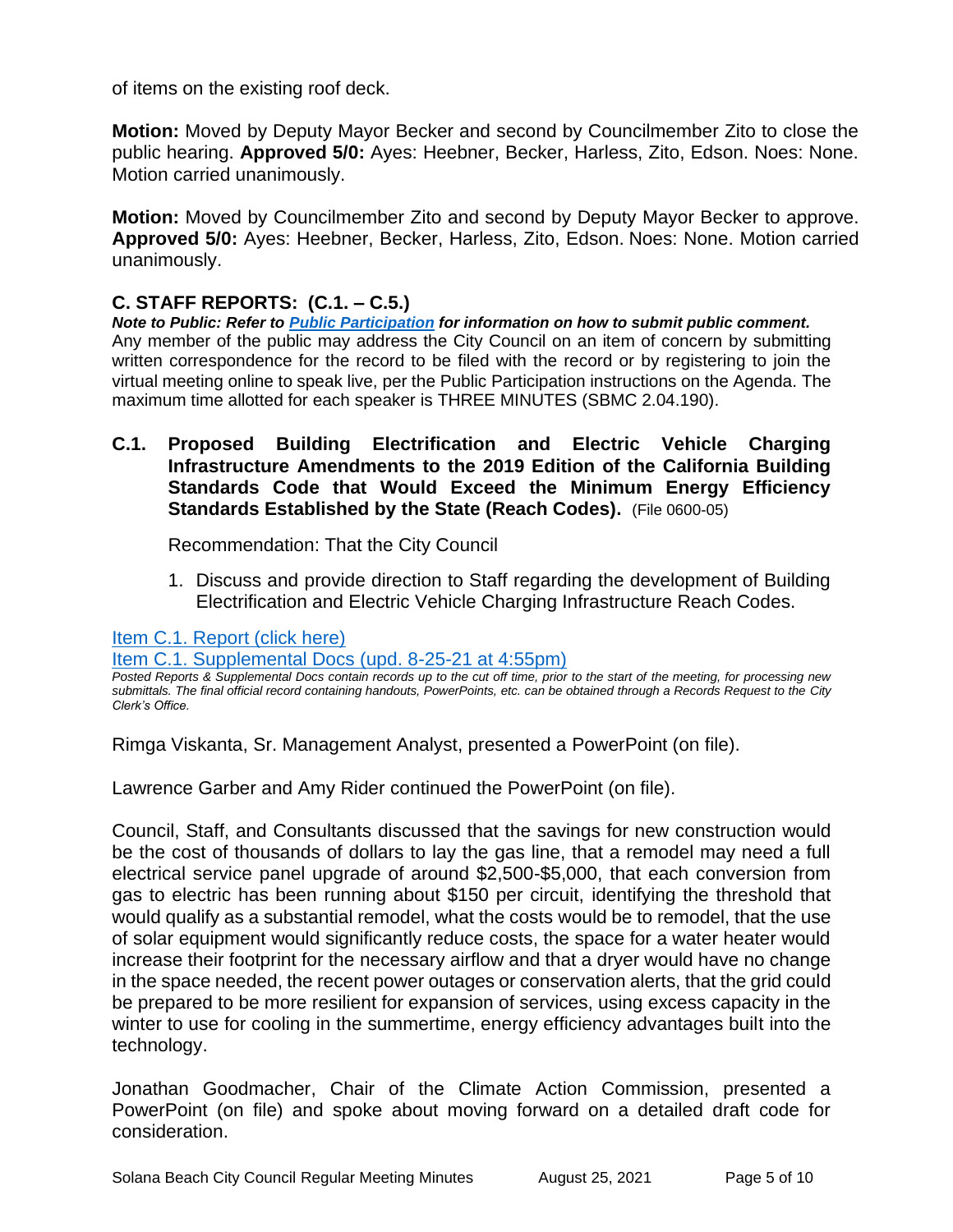Mary Yang (time donated by Shawna McGarry) presented a PowerPoint (on file) reviewing other California cities with an electric reach code, Encinitas' City Council voted not to allow for three exceptions including residential cooking appliances, pool and spa heaters, and outdoor fireplaces, and that powering renewable energy would reduce greenhouse gas emissions and improve public safety and health.

Peter Zahn (time donated by Michael McClune) presented a PowerPoint (on file) and spoke about the decarbonization strategy sub-committee's comments to include a 5 kilowatt minimum instead of a 3-kilowatt minimum, a non-residential remodel triggered at 10,000 sq. ft., to include detached ADU's and indoor fireplaces for all-electric requirements, to exempt restaurants for the use of gas cooking, require all outdoor fireplaces, barbecues, and firepits to be portable propane, new construction of commercial and multifamily projects to 1,000 sq. ft. valued at \$200,000, the request for urgent movement on creating a draft ordinance, and that building electrification affects fewer people than some other actions taken by Council.

Matthew Vasilakis, Climate Action Campaign, spoke about support for this effort, removing any unnecessary fossil fuel exemption that in the draft proposal, and that methane gas is a highly potent greenhouse gas harming the atmosphere as well as a dangerous indoor air pollutant harming public health.

Suzanne Hugh, CleanEarth4Kid.org, spoke about the Council's leadership on smoking plastics and climate, requested that exemptions be removed, prohibit natural gas including natural gas stoves in new construction, which is a toxic air pollutant, gas stoves emit toxic air pollution, that some chefs say that electric stoves are superior to gas stoves, San Diego county has an F in ozone and rates the 7th worst ozone in U.S. and a D in particulate matter by American Lung Association.

Harold Standerfer, North County My Generation Group of San Diego Sierra Club, spoke about the climate emergency, the addiction to the extraction, transportation, refinement, and combustion of fossil fuels, and to direct staff to develop an ordinance requiring all new construction in Solana Beach to be all electric and expand infrastructure to support electric vehicles.

Kelly Lyndon, Member of San Diego Electrification Coalition, spoke about support of immediate attention to the draft reach code, importing the Climate Action Commission's recommendations, methane being a dangerous and unhealthy gas, the reach code laying the groundwork for this transition, avoiding natural gas in additional construction, the upfront cost savings to switch over to electric, and asked that it be implemented quickly.

Shelah Ott, member of the San Diego Building Electrification Coalition, spoke about the prioritization of reducing greenhouse gas emissions, the climate emergency declaration, taking bold action to reduce emissions in the building sector which contributed to health problems like asthma and other respiratory illnesses, the significant effects on children and infants, the health problems that can occur with the use of gas stoves, and urged Council to move forward with an all-electric building ordinance without any exceptions.

Eva Geiestanger said that she was a 17-year-old resident of Solana Beach and a Senior at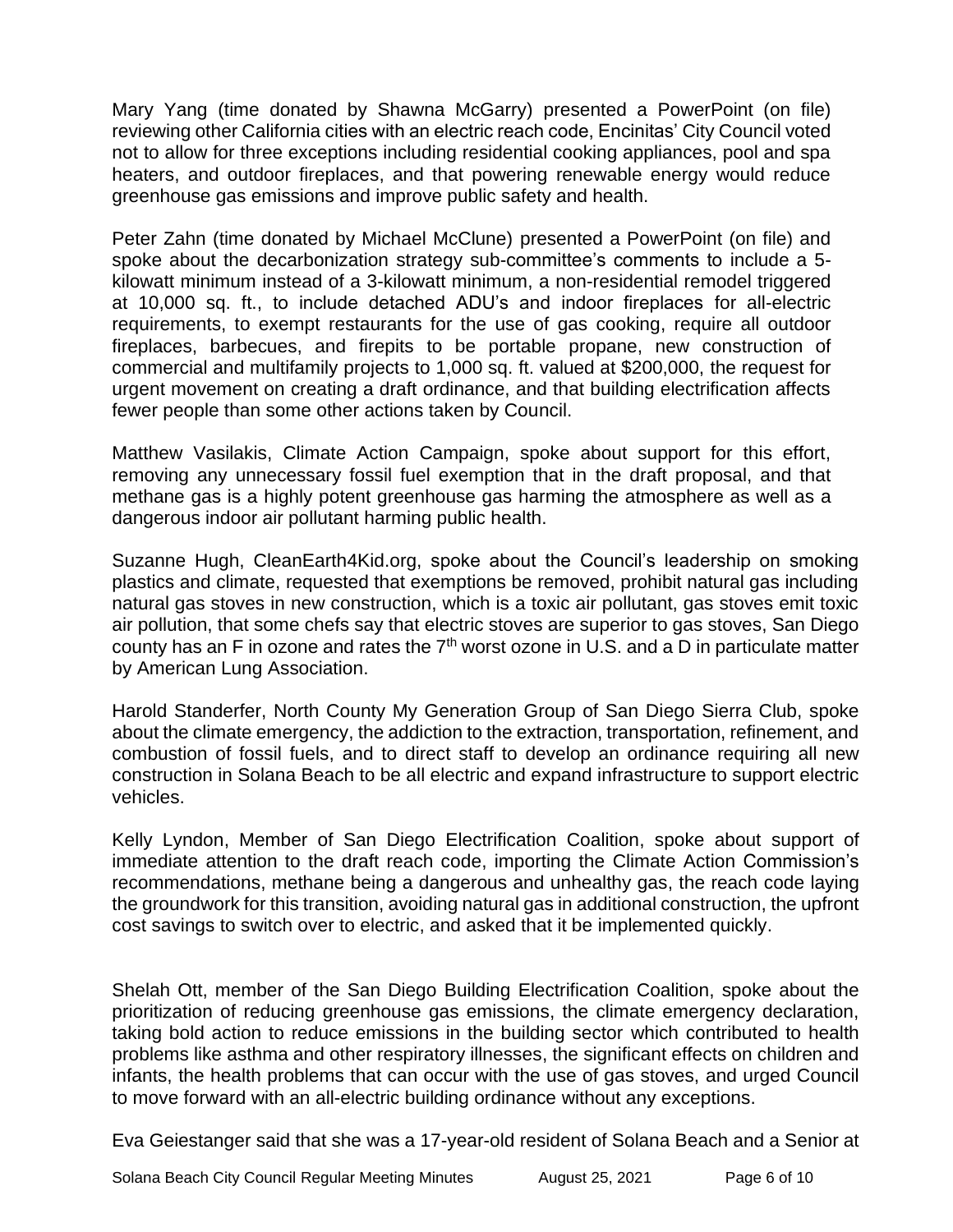Canyon Crest Academy high school and a youth volunteer for SanDiego350.org and the Plastic Pollution Coalition and spoke about support for the ordinance, requiring buildings to use electric appliances, EV chargers, and other electric powered systems. She said that gas was a dangerous fossil fuel that was responsible for a large portion of greenhouse gas emissions, joining the almost 50 California cities that had passed building electrification codes, making buildings more economically efficient and environmentally friendly, and she hoped that Council understood the urgency.

Sydney Pitcher spoke about Solana Beach's positive actions taken in the past to reduce plastic and Styrofoam use, the benefits to people if everyone was more receptive to switch over, and assisting people in changing from gas to electric by helping them obtain electric stoves, ovens, water heaters, and furnaces through a rebate program, having less than 10 years to avert the worst irreversible effects of the climate chaos, the importance of taking the opportunity to reduce climate wrecking emissions and take action while there was time, pollution and environmental injustice disproportionally affects communities of color, and the children are the future and should be kept safe.

Karl Aldinger , Conservation Organizer for Sierra Club San Diego, said that he was speaking on behalf of over 15,000 regional members who support the staff recommendations for building electrification and electric vehicle charging reach code, acting on this would align Solana Beach with 49 other cities and municipalities in California who had passed electrification reach codes, the preference to not have exemptions for gas stoves or detached accessory dwelling units, that gas stovetops represented an indoor health hazard often exceeding the legal levels of toxic toxins allowed by California's outdoor air quality standards, that allowing gas stove tops could result in costly new gas line infrastructure that will later need to be unwelcomed, that detached ADUs were generally required to have rooftop solar under title 24, that builders understand the simplicity of an all-electric ADU, and that Council support the strongest possible reach codes to help guide Solana Beach towards cleaner air.

Laura Walsh, Policy Coordinator for the Surfrider Foundation San Diego County Chapter, spoke about Surfrider being a part of the Building Electrification Coalition, support of the allelectric reach codes, building natural gas systems into new infrastructure was contrary to all carbon reduction goals, and support for this initiative.

Anne Feeney, member of San Diego Building Electrification Coalition, spoke about eliminating the use of methane gas for space and water heating and new buildings was highly commendable and significant in reducing greenhouse gas emissions from new construction, consider eliminating the possibility of using methane gas for cooking in new construction for health reasons alone, whether there could be more frequent wildfires, droughts, heat waves, if Solana Beach did not act now, recognizing this climate emergency, and asked the City to eliminate indoor and outdoor gas cooking.

John Bottorff, CleanEarth4Kids.org, said that he was an environmentalist and former architect and asked that the City require an all-electric ordinance for new construction and substantial remodeling, to not allow any new gas lines in the City, that methane was a health hazard and should not be near children, that the American Lung Association gave the San Diego an F for ozone and a D for particulate matter, that modern electric induction stoves were much more energy efficient than gas or traditional electric stoves, induction stoves cook faster with consistent heat, have better temperature controls and are safer, that a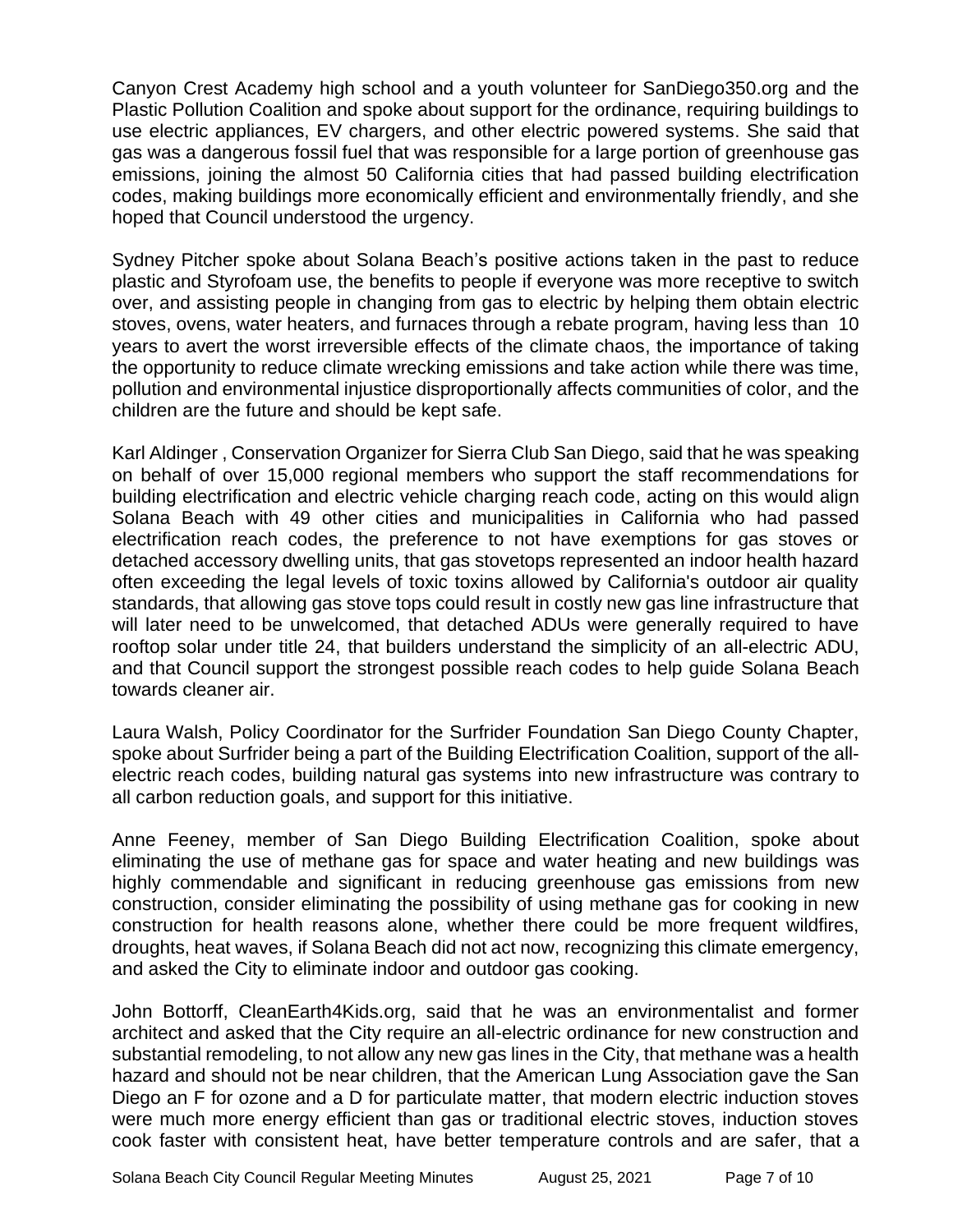cooler kitchen meant less cost for air conditioning, replacing gas with electric builders was a minimal design and developers were aware of it, and asked the City to follow the example of other California cities like Oakland, Berkeley, San Luis Obispo, and Carlsbad, and move forward with all-electric requirements for new construction and substantial remodeling.

Council, Staff, and Consultants, discussed cost effectiveness of requiring all-electric for remodels, the definition of a major remodel is defined by the jurisdiction, events that trigger upgrades that would require conversion to all-electric, the cost effectiveness study is for major remodels as little as a 50% threshold, consensus on 5 KW requirement, exclude requirement for gas cooking conversions, fireplaces, focus on water heating, space heating, and clothes dryers, to require 20% of parking spaces be equipped with charging stations on commercial projects with 10 or more parking spaces, requiring the electric conduit for EV charging in multi-family residential, requiring 25% of the parking spaces be electric charging ready for multi-residential and hotel projects, defining the significant remodel for electrification requirements, and having Staff return with some of these items and more information to further discuss changes to the code.

Mayor Heebner recessed the meeting at 9:14 p.m. for a break and reconvened at 9:20 p.m.

# **C.2. Solana 101 Final Map, Conditions, Covenants & Restrictions (CC&Rs) and Final Landscape Plan.** (File 0600-40)

Recommendation: That the City Council

- 1. Adopt **Resolution 2021-101**:
	- a. Approving the Covenants, Conditions and Restrictions for the Solana 101 Project.
	- b. Approving the final landscape plan for Solana 101 Project.
	- c. Approving the Solana 101 Project final subdivision map.
	- d. Authorizing the City Engineer, City Attorney, City Treasurer and City Clerk to sign the final map.
	- e. Authorize the recordation of the final subdivision map.

[Item C.2. Report](https://solanabeach.govoffice3.com/vertical/Sites/%7B840804C2-F869-4904-9AE3-720581350CE7%7D/uploads/Item_C.2._Report_(click_here)_08-25-21_O.pdf) (click here)

[Item C.2. Updated Report #1 \(added 8-25-21 at 11:00am\)](https://solanabeach.govoffice3.com/vertical/Sites/%7B840804C2-F869-4904-9AE3-720581350CE7%7D/uploads/Item_C.2._Updated_Report_1_(8-25_at_930am)_-_O.pdf)

*Posted Reports & Supplemental Docs contain records up to the cut off time, prior to the start of the meeting, for processing new submittals. The final official record containing handouts, PowerPoints, etc. can be obtained through a Records Request to the City Clerk's Office.*

Greg Wade, City Manager, introduced the item and stated that the landscape plan component would be deferred to a future meeting.

Joe Lim, Community Development Dir., presented a PowerPoint (on file).

Council and Staff discussed the reference on page 28 of the "planned business development" or whether it should refer to a common interest development, and that the description would not matter because this CCR document is a private document among owners and those who have interest in the property and is not related to the Council's adopted resolution approving the project with its own conditions.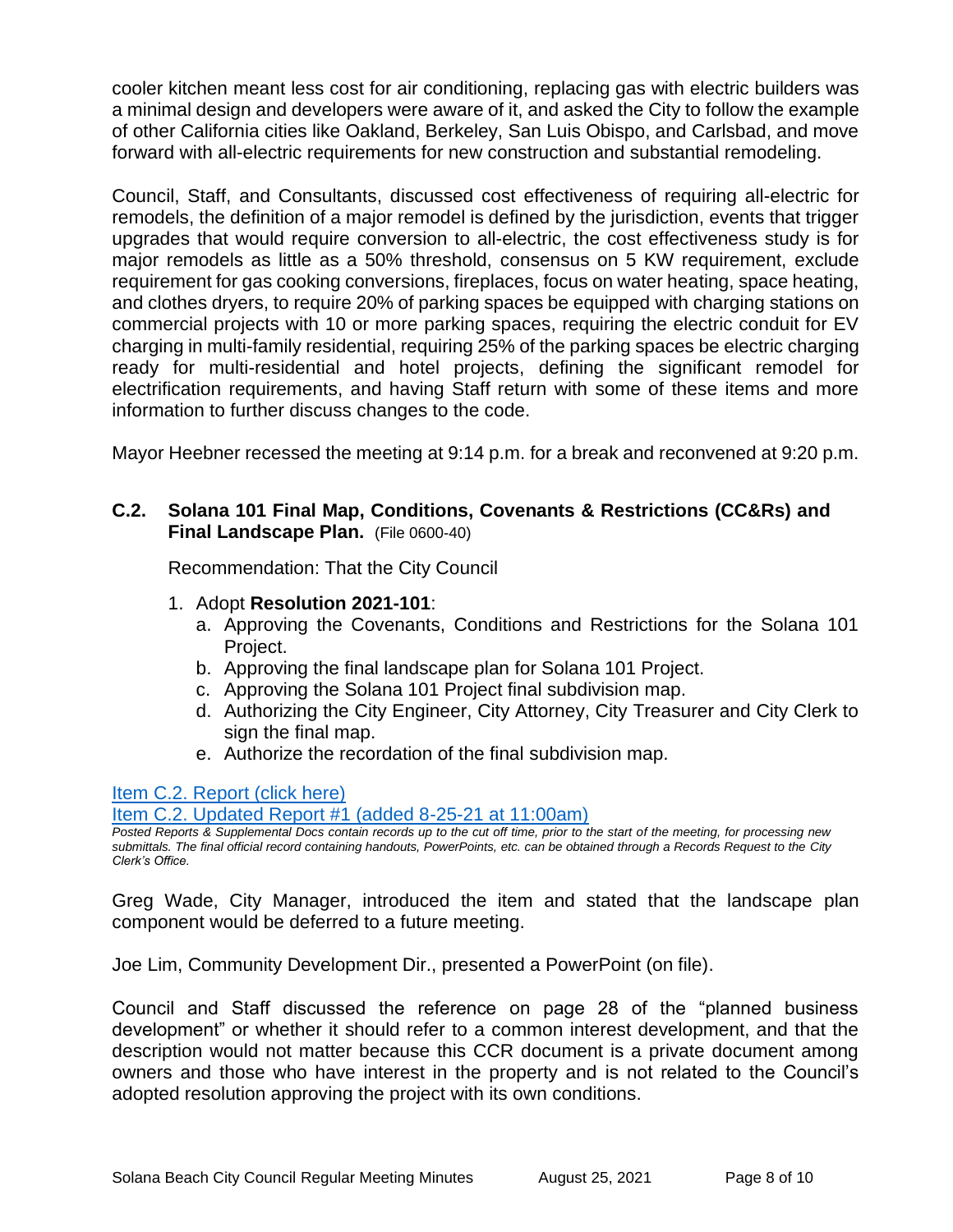Ryan Herrall, Zephyr Partners, said that the approving committee was the architectural review committee to ensure that the item met all common interests of the HOA.

Council, Staff, and Applicant, discussed 2.22.1 and 2.2 regarding a list of items that are prohibited and instead adding "any uses inconsistent with zoning," that on page 12 regarding valet parking references "for restaurants" and proposed that it read instead "all valet parking service shall confirm with the valet management plan submitted to and approved by the City in accordance with the project's entitlements."

Council, Staff, and Applicant discussed the last sentence of section 17.7.3 regarding deemed approved as to certain amendments if there was no response from the City within 90 days, that it should not be deemed as approved if no response by the City, the obligation of the City, the ownership of the property would have no recourse if the amendment was pending forever, that the timing may depend on Council's approval, and that the applicant would modify it to read that "the City shall deliver written notice of its approval or disapproval or an agendized item for City Council within 90 days."

**Motion:** Moved by Councilmember Edson and second by Mayor Heebner to approve. **Approved 5/0:** Ayes: Heebner, Becker, Harless, Zito, Edson. Noes: None. Motion carried unanimously.

**C.3. Update on City of Kindness Initiative and Discussion of Subcommittee Priorities.** (File 0160-80)

Recommendation: That the City Council

1. Discuss and provide direction on the two initial City of Kindness priority projects.

[Item C.3. Report \(click here\)](https://solanabeach.govoffice3.com/vertical/Sites/%7B840804C2-F869-4904-9AE3-720581350CE7%7D/uploads/Item_C.3._Report_(click_here)_08-25-21_O.pdf) 

*Posted Reports & Supplemental Docs contain records up to the cut off time, prior to the start of the meeting, for processing new submittals. The final official record containing handouts, PowerPoints, etc. can be obtained through a Records Request to the City Clerk's Office.*

Greg Wade, City Manager, introduced the item.

Dan King, Assistant City Manager, presented a PowerPoint (on file).

Kristine Schindler said that she was happy that City Hall was considered as a potential location for the mural, liked the statement "every act counts" and would like to see it included in the branding, and that she supported the efforts.

Jonathon Collopy said that he was supportive of a Council subcommittee, to spread words and images on City Hall demonstrating its belief of what it values and should enact in the community, the mural and banners to decorate the main thoroughfare, consider adding the kindness logo to various capacities of City government including email, signature, apparel, and vehicles.

Council discussed the banners, Harbaugh's offer to fund banners with their logo added, a kindness mural on City Hall, considering the context of the mural and choosing a simple design, and to switch the order of the Solana Beach logo and the Kindness logo.